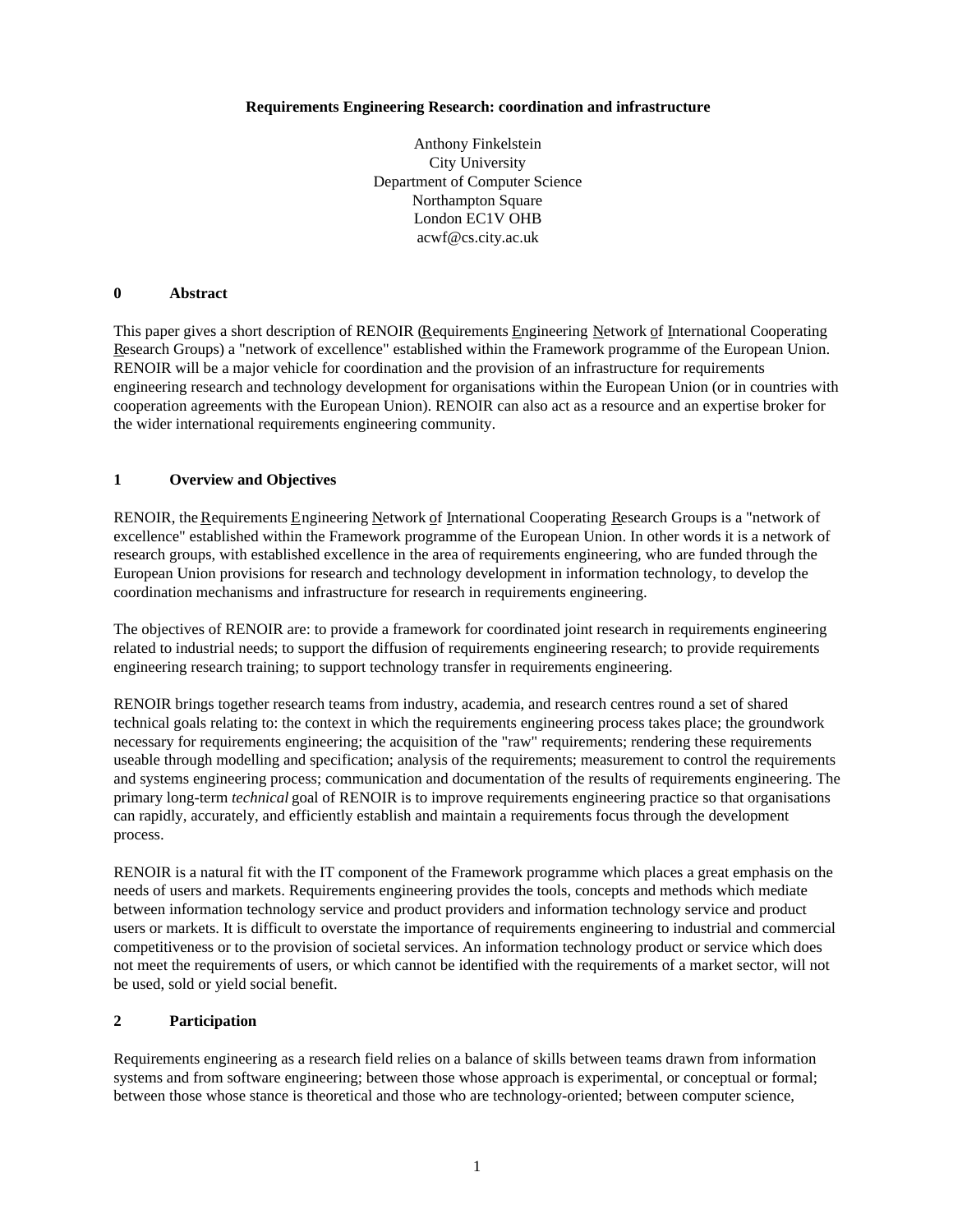systems engineering, and the broader social and cognitive sciences. RENOIR comprises almost all the key research teams working in the area of requirements engineering within Europe. A list of the current RENOIR "nodes" is given below. The coordinator of RENOIR is City University, UK. Membership is open to any research laboratory or industrial group of researchers in Europe with interests in the area of requirements engineering, that subscribes to the aims of RENOIR and is interested in participating in the activities of the network. The scope, scale and strength of RENOIR provides coverage of the field of requirements engineering. In particular RENOIR draws from both the software engineering and information systems "communities". Application specialisations, such as safety-critical systems, are also fully represented.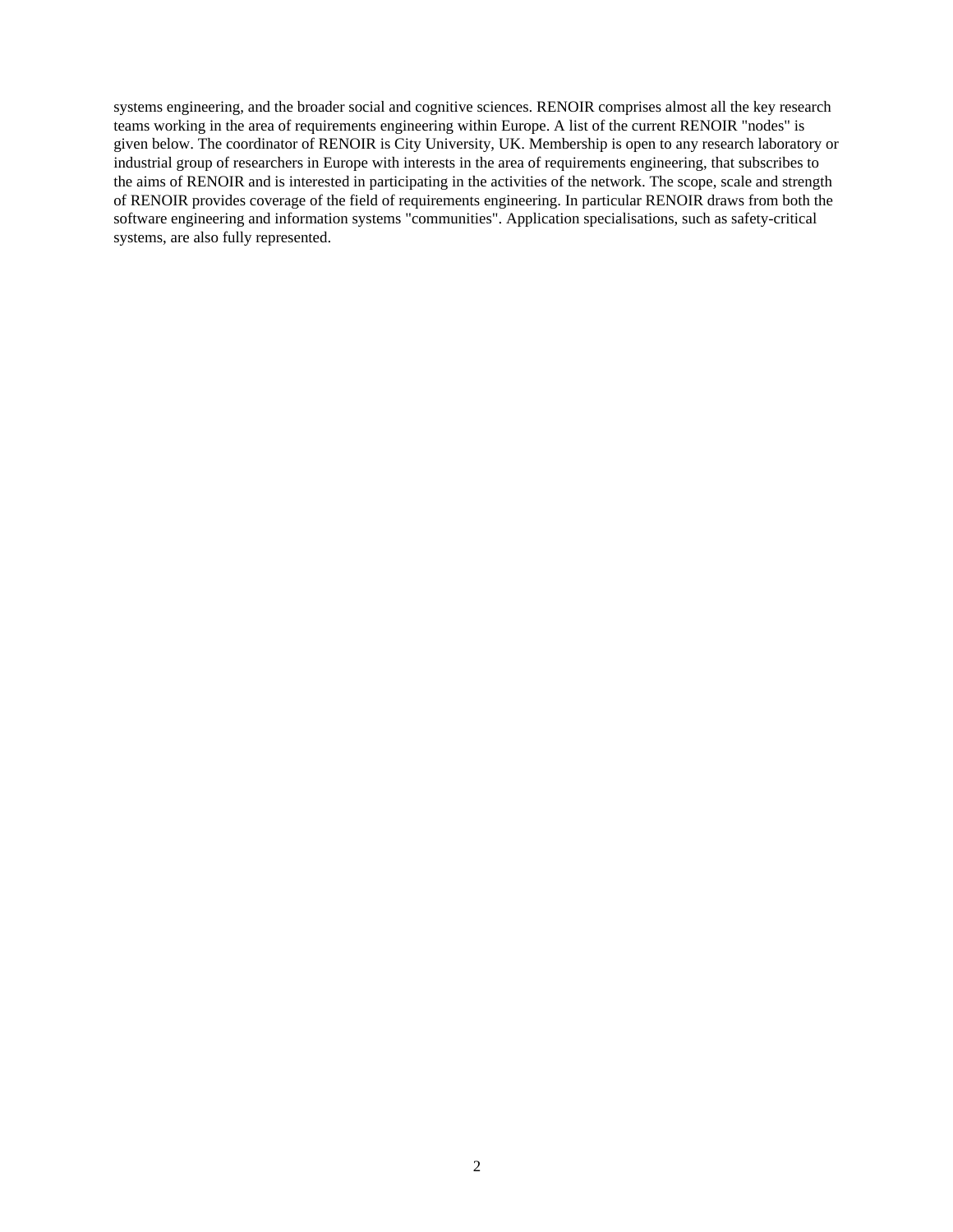| Austria & Switzerland | Universitaet Klagenfurt                              |
|-----------------------|------------------------------------------------------|
|                       | Universitaet Linz                                    |
|                       | University of Vienna                                 |
|                       | TU Wien                                              |
|                       | GENESiS Hardware Software Consulting GmbH            |
| <b>ETHZ</b>           |                                                      |
|                       | Siemens Aktiengesellschaft Oesterreich               |
| Belgium & Luxembourg  | Facultes Universitaires Notre-Dame de la Paix, Namur |
|                       | Universite Catholique de Louvain                     |
|                       | <b>SEMA Group</b>                                    |
|                       | Centre de Recherche Public Henri-Tudor               |
| Denmark               | Copenhagen Business School                           |
|                       | Aalborg University                                   |
|                       | Innovation & Quality Management (IQM)                |
|                       | Danish Electronics, Light & Acoustics (DELTA)        |
|                       | Bruel & Kjaer Measurements                           |
|                       | Dansk Informations Teknologi (DIT)                   |
| Finland               | University of Jyvaskyla                              |
|                       | University of Oulu                                   |
|                       | University of Tampere                                |
|                       | Nokia Research Center                                |
| France                | Universite de Paris I                                |
|                       | Universite de Nantes                                 |
|                       | Universite de Paris-Sud                              |
|                       | CRIN/INRIA - Lorraine                                |
|                       | GEC Alsthom Transport                                |
| Germany               | <b>RWTH Aachen</b>                                   |
|                       | <b>Alcatel SEL</b>                                   |
|                       | Universitat Essen                                    |
|                       | Universitat Stuttgart                                |
| Greece                | <b>ICS-FORTH</b>                                     |
|                       | SENA S.A.                                            |
|                       | Intrasoft S.A                                        |
|                       | National Technical University of Athens              |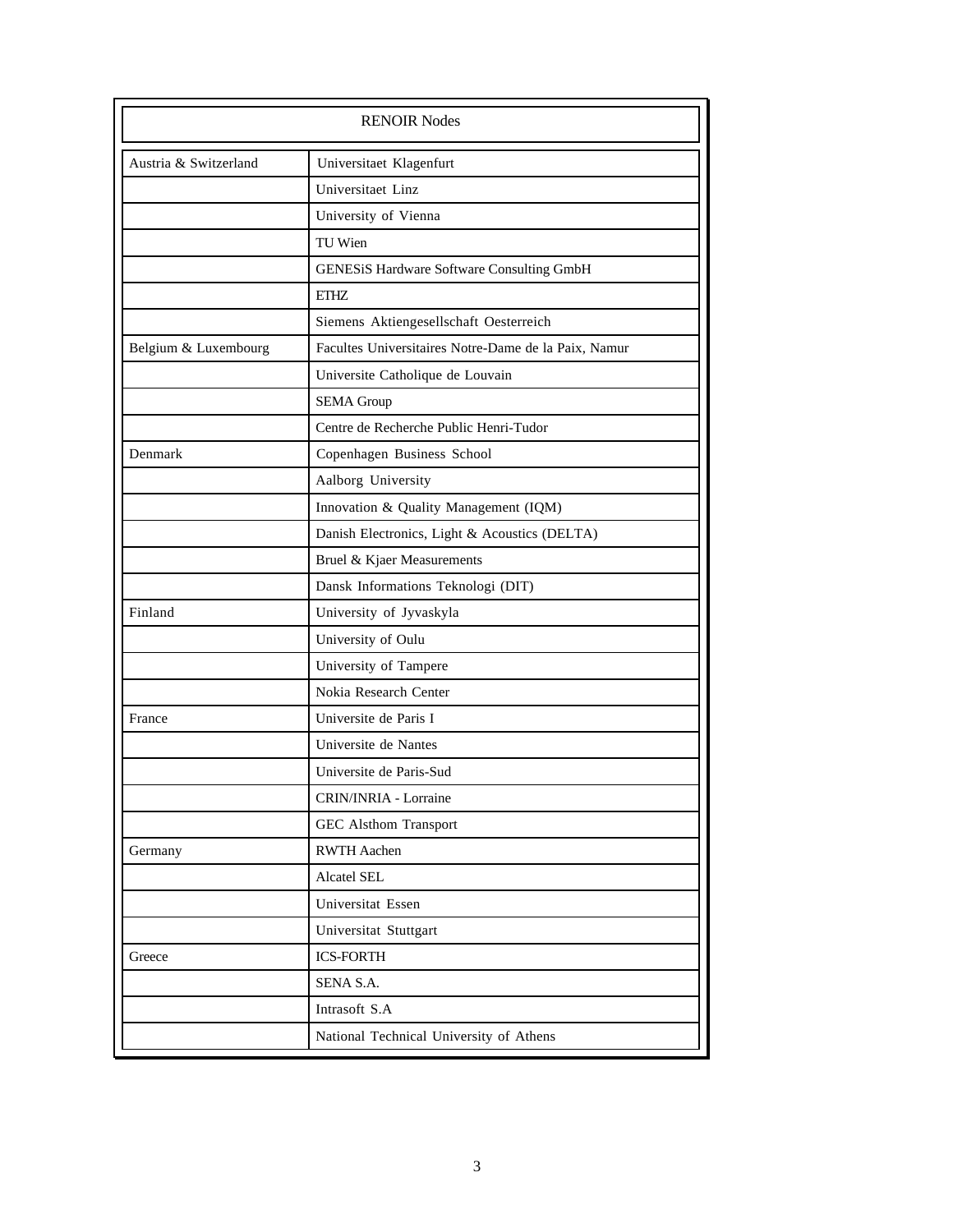| RENOIR Nodes (cont.) |                                                  |
|----------------------|--------------------------------------------------|
| Ireland              | University of Limerick                           |
|                      | Trinity College Dublin                           |
| Italy                | Politecnico di Milano                            |
|                      | University of Ancona                             |
|                      | Universita di Bologna                            |
|                      | Engineering                                      |
| Netherlands          | Universiteit Twente                              |
|                      | Free University of Amsterdam                     |
|                      | Leiden University                                |
|                      | Eindhoven University of Technology               |
| Norway & Iceland     | Norwegian Institute of Technology                |
|                      | University of Bergen                             |
| Portugal             | University of Lisbon                             |
| Spain                | Universitat Politecnica de Catalunya             |
|                      | Centro de Calculo de Sabadell S.A.               |
|                      | E.T.S.E. Telecomunicacion de Vigo                |
|                      | Universidad de Murcia                            |
| Sweden               | <b>KTH/SU</b>                                    |
|                      | SISU - Swedish Institute for Systems Development |
|                      | University of Skovde                             |
| United Kingdom       | Imperial College                                 |
|                      | City University                                  |
|                      | University of Newcastle                          |
|                      | University of York                               |
|                      | <b>UMIST</b>                                     |
|                      | University of Oxford                             |
|                      | QSS Ltd.                                         |
|                      | Defence Research Agency                          |
|                      | Philips Research Labs                            |
| Canada               | McGill University                                |
|                      | University of Toronto                            |
| Israel               | Technion, Haifa                                  |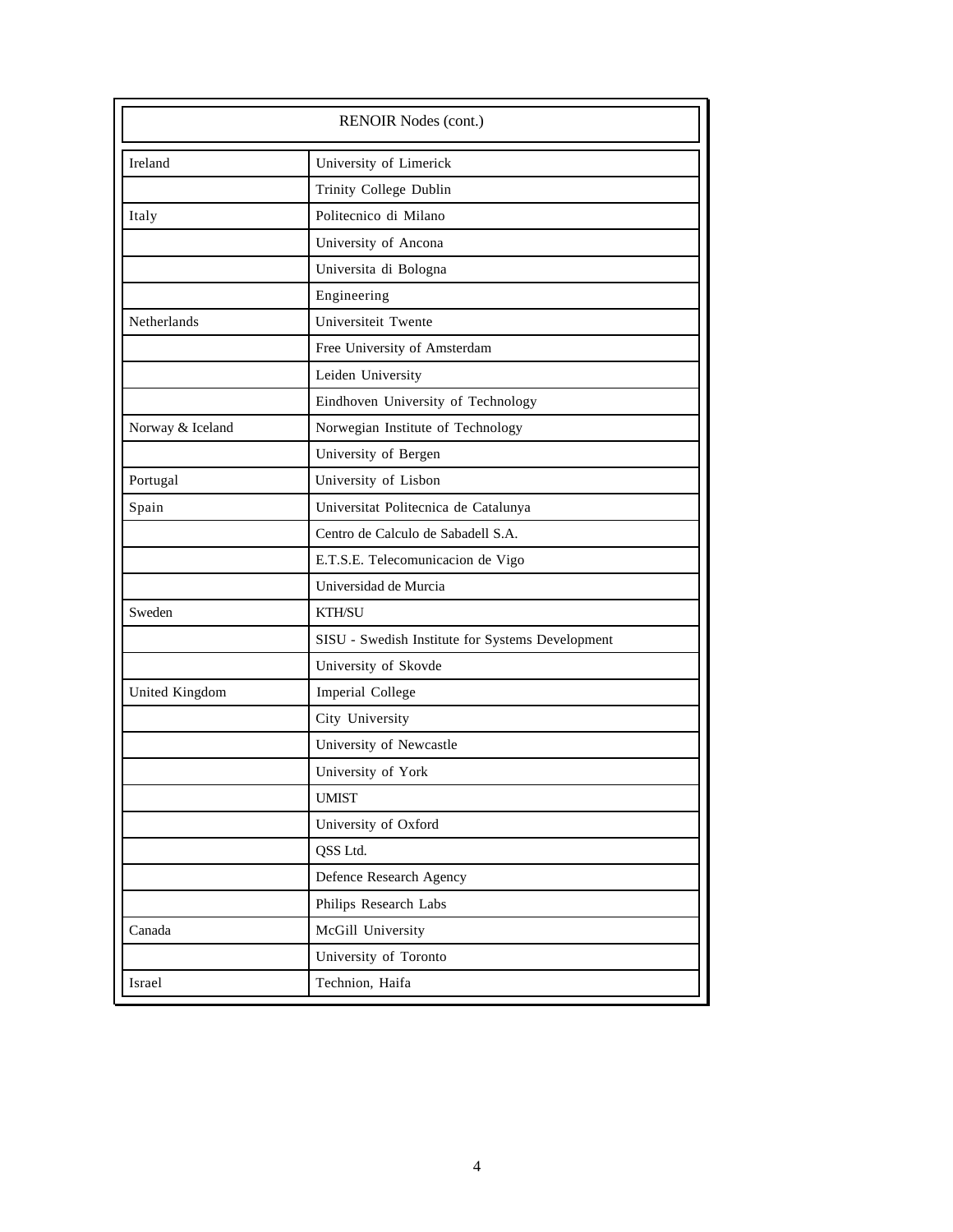### **3 Technical Goals**

RENOIR has formulated its goals in terms of "research areas", reflected in the organisation of the network. Each research area presents a set of associated "tasks". These tasks are identified below.

#### **A Context**

### **Goal**

To understand the context in which the requirements engineering process takes place.

### **Tasks**

### *Preconditions*

Establishing what needs to be in place, elsewhere in the process, in order for effort and resources devoted to the requirements engineering process not to be dissipated.

### *Organisational setting*

Differentiating between the different organisational settings in which the requirements engineering process takes place.

### *Contract and procurement procedures*

Understanding the contractual and procurement procedures within the organisations party to the requirements engineering process and their implications for that process.

### *Personnel and staffing*

Identifying the skills required by, selection, and organisation of, the individuals and groups involved in the requirements engineering process.

### **B Groundwork**

### **Goal**

To provide support for the groundwork necessary in order to establish a requirements engineering process.

## **Tasks**

#### *Bounding*

Establishing the scope and delineating the bounds of the requirements and design spaces.

#### *Feasibility and risk*

Determining the feasibility of satisfying the preliminary requirements and identifying the primary risks to which the system development process is exposed.

#### *Make or buy?*

Determining the likelihood that the system will be developed or purchased, and configuring the requirements engineering process appropriately.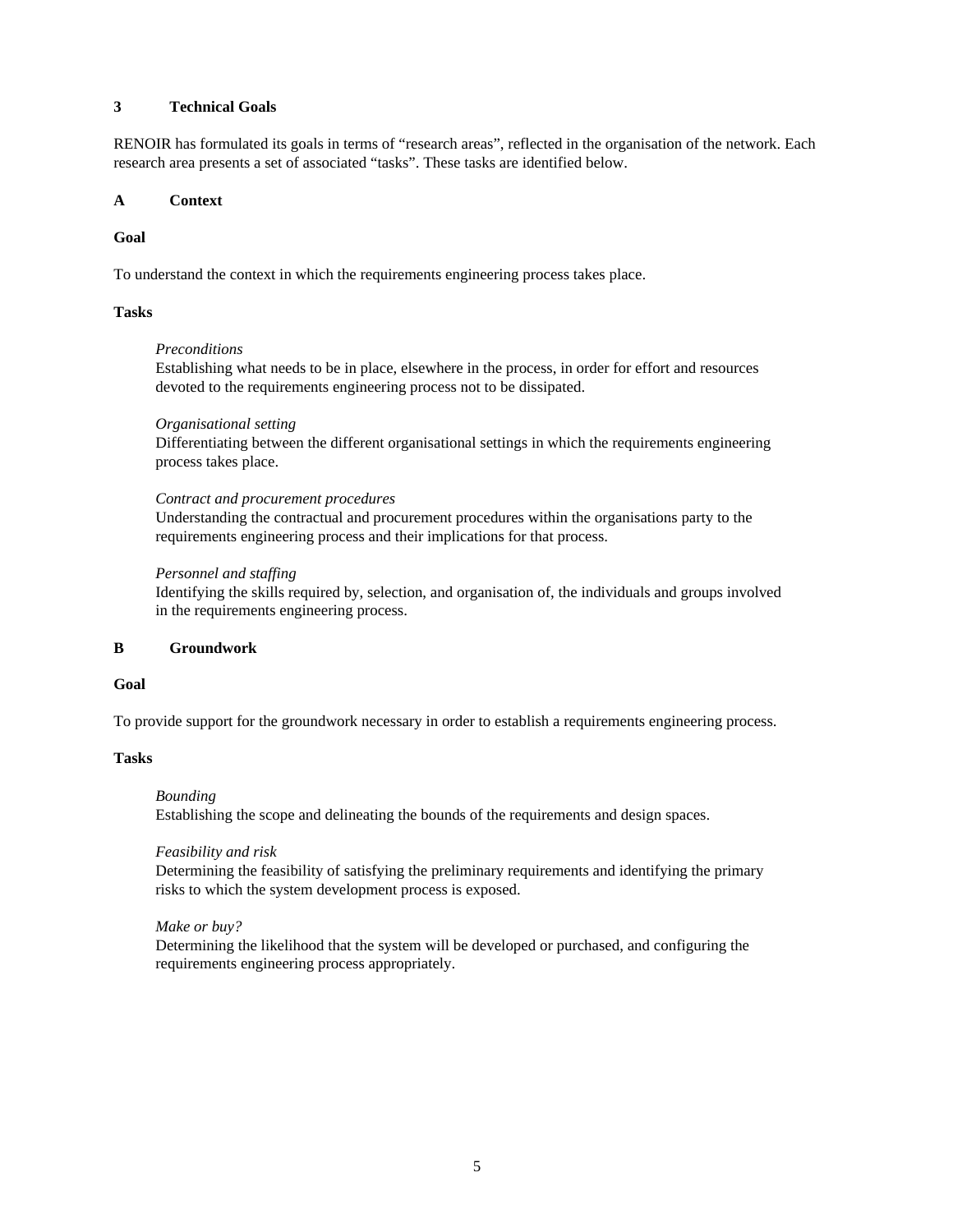# **C Acquisition & Construction**

## **Goal**

To support the acquisition of the "raw" requirements and/or the construction of those requirements through development of a common problem or reference structure.

## **Tasks**

*Stakeholder analysis* Identifying those "roles" that should have a voice in the requirements engineering process.

## *Participation*

Facilitating group work, codevelopment, consensus building and negotiation.

## *Information gathering*

Gathering information on the requirements and on the domain and environment in which they are situated by methods such as observation, interview, analysis of texts, questionnaires.

# **D Modelling**

## **Goal**

To provide the means for rendering "raw" requirements useable through modelling and specification.

## **Tasks**

## *Value modelling*

Identifying and building a quality model relating those attributes which are valued in a system which responds to the originating needs.

## *Identifying goals and required services*

Identifying and specifying the goals that a projected system is required to satisfy and the services that it should supply. Identifying and specifying the constraints under which the goals are to be achieved.

## *Environment modelling*

Building a model or models of the environment in which the projected system will reside which may include enterprise or organisational modelling.

## *Task analysis*

Identifying the users of the projected system and developing an understanding of their tasks through modelling supported by participation, exploration and observational studies.

## *Reuse*

Reusing the products and process of requirements engineering, including organising for reuse, specifying "families of systems" (aka domain modelling) and "reverse engineering" products of the development process to obtain requirements information.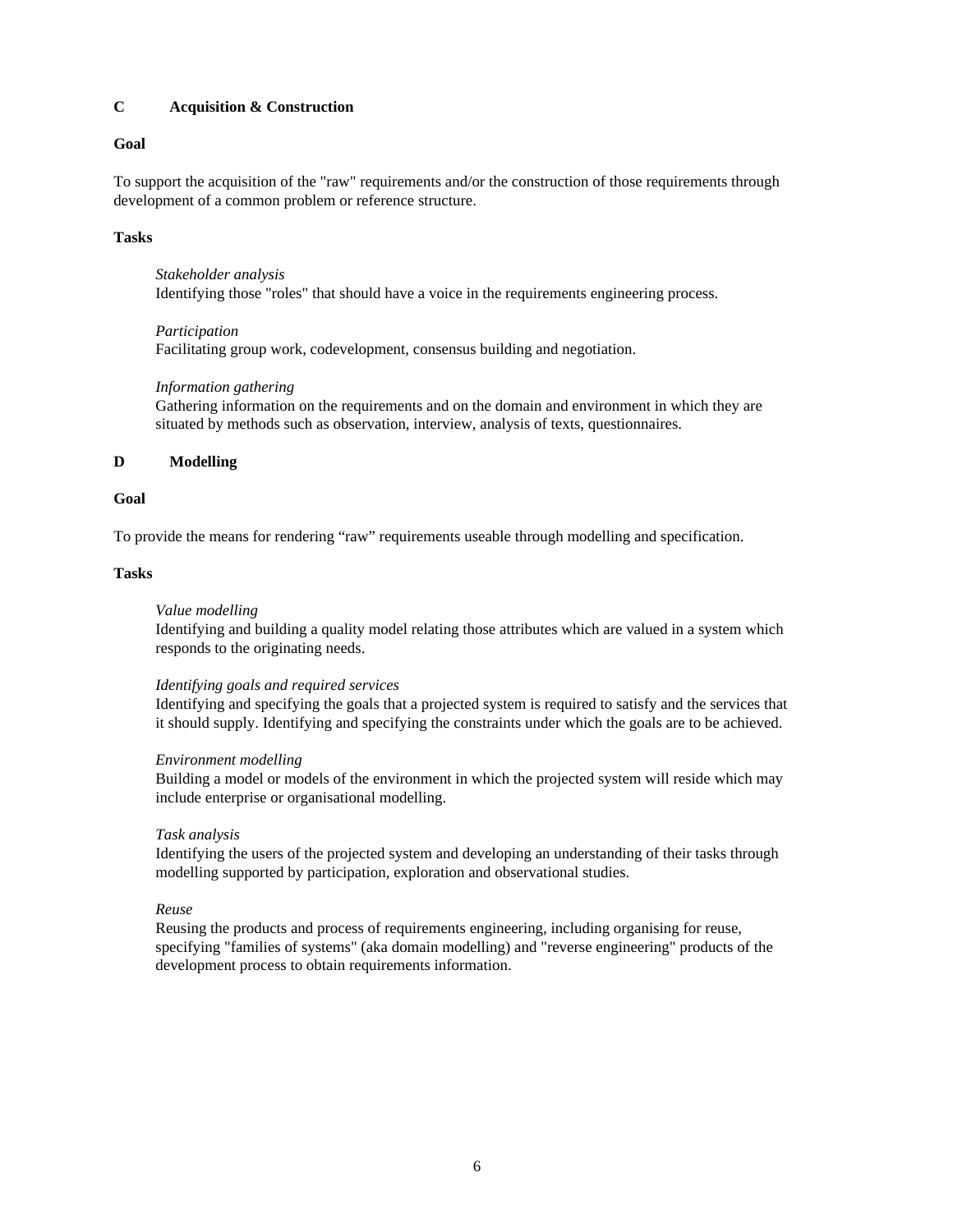### **E Analysis**

### **Goal**

To support the analysis of the requirements.

### **Tasks**

#### *Validation*

Analysing the products of the requirements engineering process and establishing the extent to which they accurately embody the originating needs.

### *Exploration*

Prototyping and system simulation as vehicles for exploring the requirements.

### *Inspection*

Systematically examine the products of requirements engineering with a view to eliminating errors and process improvement.

### *Verification*

Establishing relations between, and analysing the products of the development process (notably design and test) with respect to the requirements.

### **F Measurement**

#### **Goal**

Defining measurement schemes to control, with respect to agreed objectives, the requirements and systems engineering process.

### **Tasks**

*Metrics* Obtaining measures of the products and process of requirements engineering.

#### *Estimation*

Deriving estimates of development cost, effort and schedule.

## **G Communication & Documentation**

#### **Goal**

Support for the communication and documentation of the results of requirements engineering.

### **Tasks**

*Information management* Management of large volumes of interrelated textual and graphic information.

#### *Recording rationale and argumentation*

Recording the rationale and argumentation underpinning the products of requirements engineering.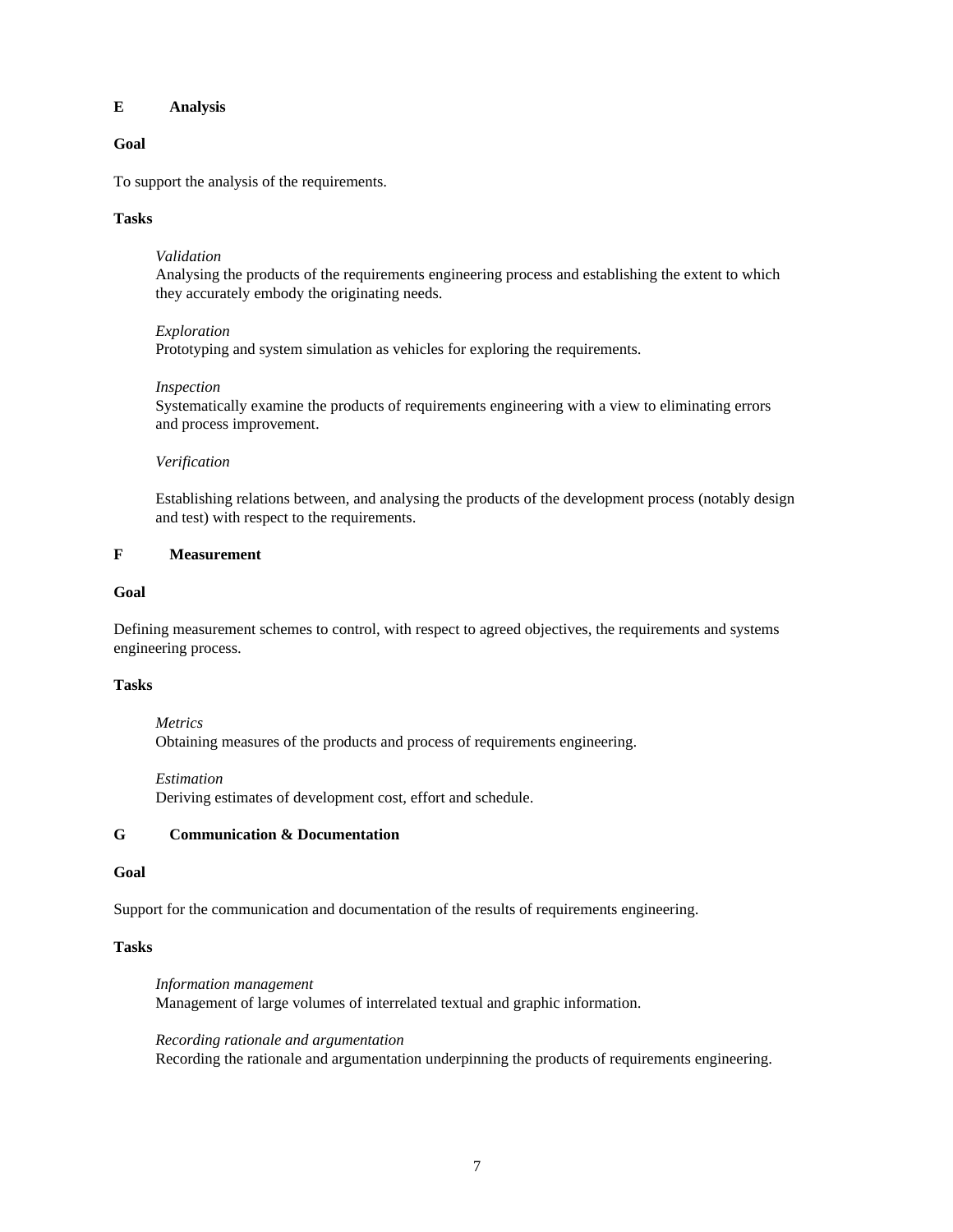# *Traceability*

Following the life of requirements in both a forward and backward direction through the development process, maintaining the integrity of the requirements in the face of system evolution and changes in the domain.

### *Standards and Conformance*

Ensuring conformance to standards and codes of practice in requirements engineering.

### **4 Approach**

RENOIR aims to exploit the breadth of skills and backgrounds to develop a "broad spectrum" approach to requirements engineering combining experimental, conceptual, formal and observational methodologies. RENOIR is uniquely placed to foster such an approach. It will place particular emphasis on developing balanced assessments of the merits and demerits of different approaches and on the contexts in which they can best be applied. RENOIR will emphasise the development and use of, industrially relevant, shared exemplars and focus problems.

By focusing on research areas and tasks there is a danger that insufficient emphasis is placed on the requirements engineering process as a whole. A major theme in RENOIR, cutting across all the research areas will be the requirements engineering process and process improvement. RENOIR will pay specific attention to the means by which individual contributions in specific research areas can be assembled into a coherent tool-supported method (using that term loosely) sensitive to the evolutionary and incremental character of the systems development process.

RENOIR will, in addition to building on research in software engineering and information systems, draw together research with relevance to requirements engineering originating in the areas of human factors, systems science, management and the social sciences.

## **5 Programme**

RENOIR provides a framework for research coordination; research training; infrastructure; industrial liaison and technology transfer. This is reflected in our programme of activities. It provides a means for overcoming practical problems associated with a distributed and heterogeneous research community. These problems are evident in all the areas which RENOIR addresses but is most immediately obvious in the areas of infrastructure and in industrial liaison and technology transfer. The difficulty of access to existing, but somewhat fragmented expertise, excludes research groups and industry (particularly SMEs) and has inhibited technology transfer and process improvement in the area of requirements engineering.

RENOIR will provide an opportunity for the key European research groups to work together and to develop joint research; it aims to: improve the dissemination of the products of research; foster a critical research and technology development community; allow economy of effort through shared infrastructure and research training; bring together application, technology and domain expertise to focus on common problems.

To these ends RENOIR will deploy a variety of mechanisms research area circles; exemplar circle; meetings; tutorials; summer schools; radicals workshops; newsletter; bulletin; network services; short courses; challenge and opportunity meetings; research broker service; repositories.

*Research Area Circles.* The primary means of research coordination are the research area circles. Each research area described in our categorisation of technical goals is covered by a "research area circle" which brings together groups with active research interests in that area and the issues within it. The purpose of the group is to support the exchange of ideas through: discussion; informal meetings and exchanges; information exchange. A particular emphasis will be on supporting those nodes who are using or systematically evaluating the work of other nodes. Each research area circle will work within a "charter", reviewed on a regular basis, which will be a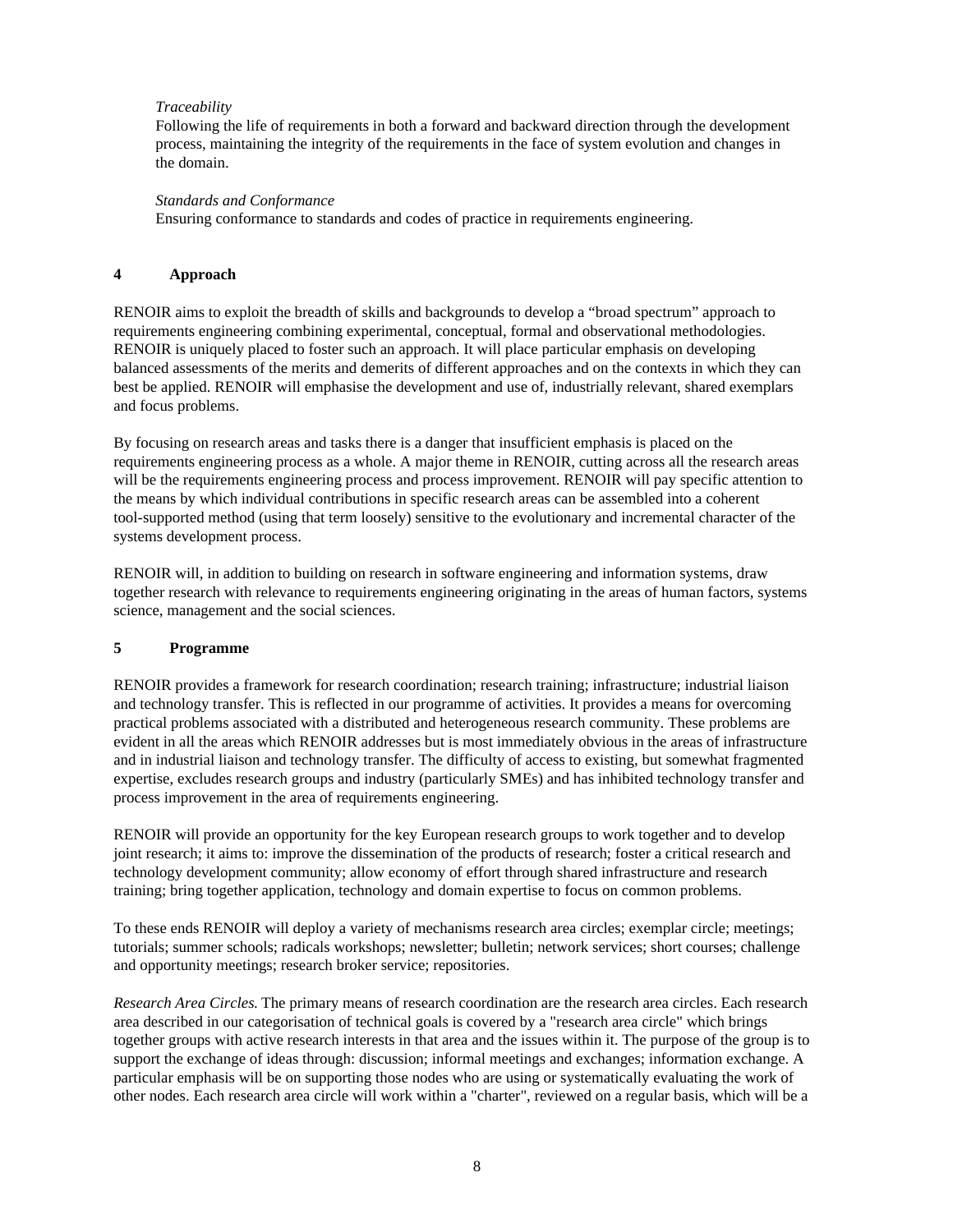statement of the evolving research issues and current focus of work. The research area circle will also maintain an "inventory" of ongoing research projects and activities within its research area. It will produce regular "state of play" reports.

*Exemplar Circle.* It has been frequently observed that a major shortcoming of research in requirements engineering is the lack of shared examples and case study material. This makes it difficult to compare techniques or establish their validity across a range of domains. With each research team using different case studies, relying on local domain knowledge or unstated assumptions there is a lack of a feedback and critical appraisal. Further, nodes with limited access to industry may be tempted to use unrealistic case studies. RENOIR will, through its, Exemplars circle develop and promulgate shared case studies and to coordinate the distribution and exchange of whole or partial working of those case studies and associated discussion.

*Meetings.* It is anticipated that RENOIR will hold Annual Plenary meetings. These meetings will "review" the research area circle charters and state of play reports.

*Tutorials.* The purpose of tutorials is to provide an opportunity for a research group to teach their technique, language or tool to other nodes who would like to make use of it. These Tutorials should be clearly distinguished from Summer Schools whose purpose is research training and from Short Courses whose purpose is technology transfer. RENOIR is very concerned to support nodes in building on the work of other nodes (to eliminate the "not invented here" culture prevalent in computing research).

*Summer Schools.* To meet the need for advanced research training and to ensure that new researchers in the field are brought rapidly up to speed and can contribute to RENOIR, the network will organise summer schools covering specialist research topics in requirements engineering.

*Radicals Workshops.* Existing networks have held successful "radicals" workshops which have aimed to bring less experienced researchers from network nodes together to build joint research projects and foster cooperative work. RENOIR plans to hold a small number of these workshops timed to link with calls issued under the Framework Programme.

*Newsletter.* RENOIR will build on the existing Requirements Engineering Newsletter to provide an email based news service updating nodes on developments in requirements engineering, including network events, meetings organised by network nodes and so on.

*Bulletin.* In conjunction with the Newsletter a regular bulletin will be issued (and made available through WWW) providing abstracts from, and pointers to, publications and technical reports issued by network nodes. The bulletin will also carry charters, inventories and state-of-play reports from research area circles.

*Network Services.* A particular feature of RENOIR will be its use of Internet based services to support its primary activities. This involves a number of obvious tasks such as: maintaining a WWW site with information on RENOIR, on requirements engineering and with links to the sites maintained by network nodes; managing distribution and address lists; providing advice and guidance on infrastructure to less experienced nodes. RENOIR also plans to support the use of virtual spaces (MOOs) as a forum for research discussion in requirements engineering and to exploit recent developments in Internet based video-conferencing.

*Repositories.* RENOIR will establish repositories containing: requirements engineering process models and methods that can be used by nodes; information and experiences related to the adoption of requirements engineering technology; prototypes and demos; training material.

*Short courses.* RENOIR will support the joint development of short course material on requirements engineering. This will be made available to network nodes to provide short industry-based courses to SMEs. These short courses will be prepared on a European basis, through RENOIR, and delivered locally through computing and engineering societies and through local industrial consortia coordinated by network nodes. Industry nodes will be involved in the definition and testing of course material. In this manner RENOIR aims to